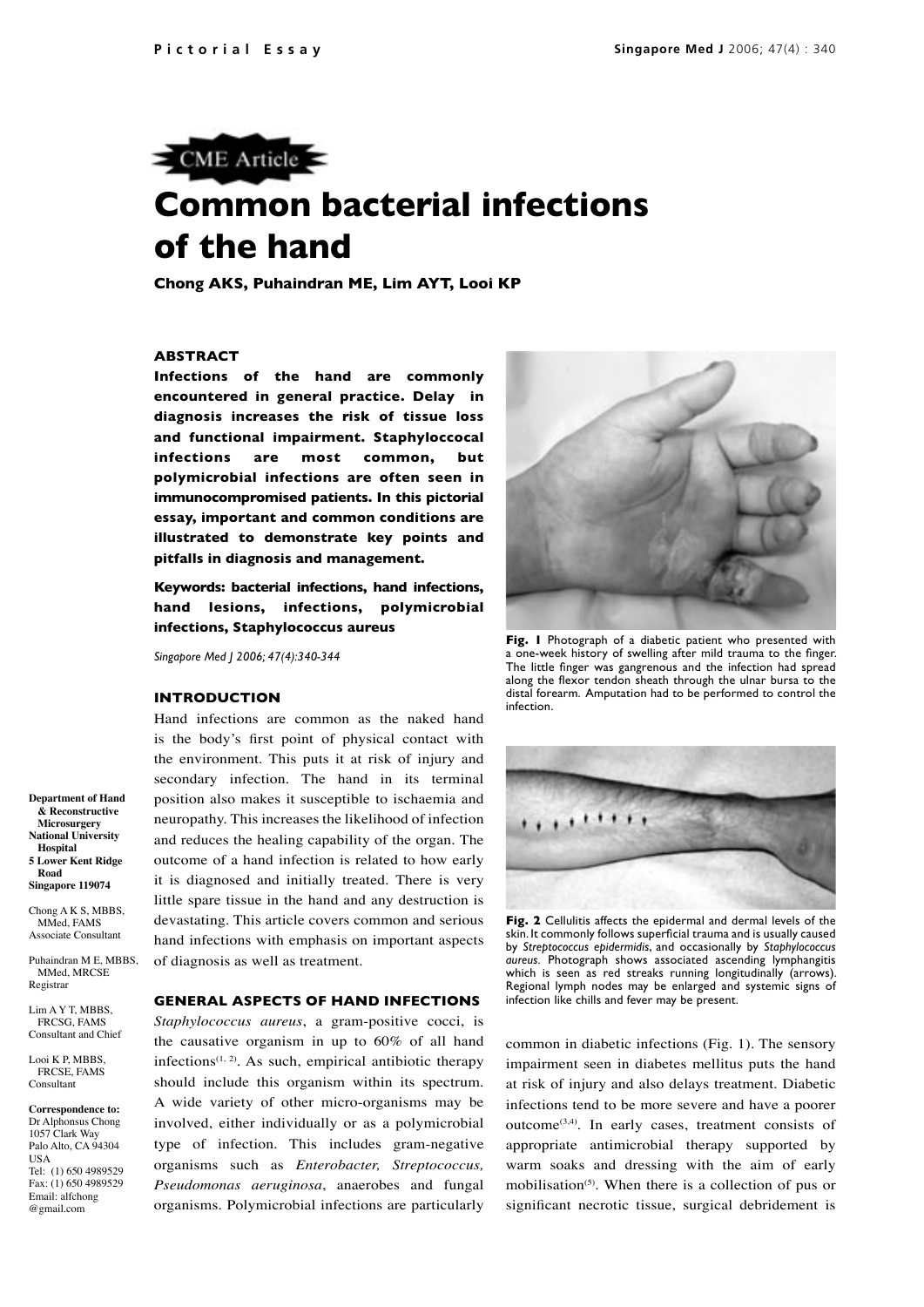| Condition                                 | Common organisms                                                                                     | Anti-microbial treatment (5, 9, 10)                                                                                                                                                                       | Remarks                                                                                                                                                                                                                                                                                                                                          |
|-------------------------------------------|------------------------------------------------------------------------------------------------------|-----------------------------------------------------------------------------------------------------------------------------------------------------------------------------------------------------------|--------------------------------------------------------------------------------------------------------------------------------------------------------------------------------------------------------------------------------------------------------------------------------------------------------------------------------------------------|
| Cellulitis/lymphangitis                   | Streptococci, S. aureus                                                                              | Dicloxacillin 250-500mg PO 6H or<br>cefazolin 1g IV 8H                                                                                                                                                    | Early cellulitis may be treated<br>with oral antibiotics,<br>but failure of rapid resolution<br>should be treated with<br>parenteral antibiotics                                                                                                                                                                                                 |
| Pulp space infection/<br>felon            | S. aureus, Streptococci                                                                              | Dicloxacillin 250-500mg PO 6H<br>or clindamycin 150-300mg PO 6H                                                                                                                                           | Most patients require surgical<br>drainage of pus in addition<br>to antibiotic therapy                                                                                                                                                                                                                                                           |
| Eponychia/paronychia                      | S. aureus, Streptococci;<br>gram-negative bacilli and<br>pseudomonas if exposed<br>to oral flora     | Dicloxacillin 250-500mg PO 6H, or<br>erythromycin 250-500mg PO 6H                                                                                                                                         | In early cases, warm soaks are<br>sufficient adjunct. Surgical<br>drainage is required once<br>pus is present.                                                                                                                                                                                                                                   |
| "Fight bite"/<br>clenched fist infections | S.aureus, Streptococci,<br>Eikenella corrodens, gram-<br>negative bacilli, anaerobes                 | Cefazolin 1g IV 8H plus penicillin<br>2-4 million U IV 4-6H, or clindamycin<br>300mg PO 6H plus ciprofloxacin<br>250-500mg PO 12H, or amoxicillin-<br>clavulanate potassium 250-500mg<br>PO <sub>8H</sub> | These patients should have an<br>urgent surgical assessment.<br>In most cases, a formal<br>surgical debridement is<br>necessary.                                                                                                                                                                                                                 |
| Osteomyelitis/<br>septic arthritis        | S. aureus, (N. gonorrhoeae<br>occasionally for septic<br>arthritis)                                  | Cefazolin 1g IV 8H or vancomycin<br>Ig IV 12H; ceftriaxone Ig IV<br>24H for N. gonorrhoeae                                                                                                                | Prolonged antibiotic therapy<br>is required.                                                                                                                                                                                                                                                                                                     |
| Pyogenic flexor<br>tenosynovitis          | S. aureus, Streptococci                                                                              | Cefazolin 1g IV 8H or<br>ampicillin-sulbactam 1.5mg IV 6H                                                                                                                                                 | Early cases may resolve with<br>antibiotics alone, but surgical<br>assessment should be sought<br>if improvement not seen in<br>the first 12-24 hours.                                                                                                                                                                                           |
| Webspace infection                        | S. aureus, Streptococci                                                                              | Cefazolin 1g IV 8H or<br>ampicillin-sulbactam 1.5mg IV 6H                                                                                                                                                 | Surgical debridement is usually<br>necessary                                                                                                                                                                                                                                                                                                     |
| Subepidermal abscess                      | S. aureus                                                                                            | Dicloxacillin 250-500mg PO<br>6H or clindamycin 150-300mg<br>PO 6H                                                                                                                                        | Seen in diabetic patients.<br>Deroofing the blister usually<br>leads to rapid resolution.                                                                                                                                                                                                                                                        |
| Necrotising fasciitis                     | Most commonly<br>polymicrobial: gram-positive,<br>gram-negative, anaerobes;<br>group A Streptococcus | Empirical treatment:<br>broad-spectrum antibiotics e.g.<br>penicillin 2-4 million U IV<br>4H plus gentamicin IV<br>4-6mg/kg/d (titrate to serum<br>levels) plus metronidazole IV<br>400 <sub>mg</sub> 8H  | Definitive antibiotics should<br>be guided by definitive<br>cultures and sensitivity tests<br>and an infectious disease<br>consult. Supportive and<br>resuscitative measures are<br>vital. Surgery should be<br>aggressive and done without<br>delay. Further surgical<br>exploration within the<br>next 24-48 hours is frequently<br>necessary. |

#### **Table I. Summary of common and important hand infections, outlining the common micro-organisms involved and recommended treatment.**

necessary. Surgery needs to be done on an emergency basis.

Antibiotics are the main treatment modality in certain infections like cellulitis (Fig. 2). However, many hand infections present with a purulent collection or necrotic tissue that necessitates debridement, in addition to antimicrobial therapy. Surgery should be done early and radically to remove infected and necrotic tissue, and limit the spread of infection. The microbiology and treatment modalities of the conditions discussed in this article are summarised in Table I.

#### **SPECIFIC INFECTIONS**

A felon (Fig. 3) is an infection involving the pulp space of the finger. It typically follows a penetrating injury or spread of infection from an adjacent area such as a paronychia. Complications involve the surrounding structures such as necrosis of the overlying skin, pyogenic flexor tenosynovitis, osteomyelitis and septic arthritis. Eponychia and paronychia are infections involving the tissues around the nail bed (Fig. 4). The infective inoculum enters the tissue through the nail fold, via a breach in the cuticle layer. It is more common in nail biters.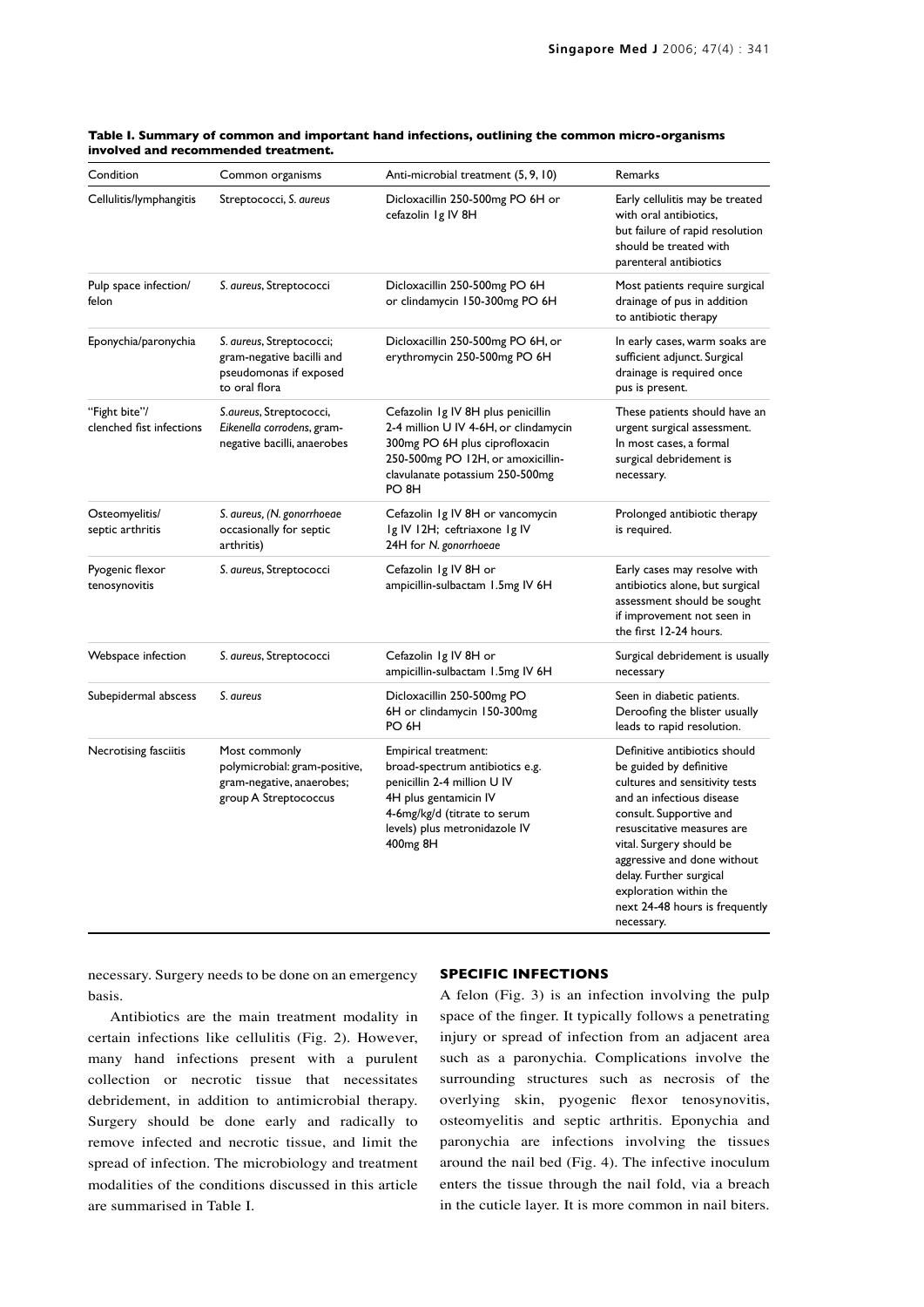



**Fig. 3** A felon is a collection of pus in the pulp space, which normally consists of fat separated by pulp septae. Photograph shows the typical features of overlying skin erythema and swelling of the pulp. The pressure caused by the collection of pus causes the patient to complain of severe pain over the site. Surgical drainage was performed.



**Fig. 4** Paronychia is an infection affecting either side of the nail plate. Photograph shows an eponychia where the eponychial fold is involved. The infection can spread under the nail (arrow) to form a subungal abscess.

Infection following bite injuries may occur following both human and animal bites. "Fight bite" or "clenched fist" injuries (Fig. 5) are common forms of human bite infections. They occur when a person sustains a laceration over the knuckle region from the opposite party's teeth after landing a blow. This causes injury to the extensor tendon, joint surface and results in a septic arthritis. The wound may be small and conceal the fact that the injury may extend to the metacarpophalangeal joint.

Animal bites are usually due to domestic animals



**Fig. 5** Photograph of the finger of a patient who presented several days after the injury. The small wound (arrow) belies the fact that a septic arthritis is present underneath. A high index of suspicion for this injury should be suspected in all lacerations around the metacarpophalangeal joints. This condition requires intravenous antibiotics and debridement.



**Fig. 6** Photograph of a patient with septic arthritis which may be difficult to differentiate from more superficial infections. There is overlying inflammation of the skin over the index finger metacarpophlangeal joint which can be confused with cellulitis, and joint fluctuance is difficult to demonstrate in small joints. The swelling has obliterated the normally visible subcutaneous veins over the radial side of the hand. Radiographs in the early stages do not show changes in the joint. Definitive diagnosis is made by sending joint fluid aspirate for gram staining and culture. This should be done before starting antibiotic therapy.

such as dogs and cats. *Staphylococcus aureus* is again the most common organism, but there is a high incidence of anaerobic infection from oral flora. Certain specific organisms such as *Eikenella corrodens* and *Pasturella multocida* are associated with dog and cat bites. Tetanus prophylaxis is essential. If the injury is superficial or infection mild, local wound care and oral antibiotic treatment with close review is sufficient. A broader spectrum antibiotic like amoxycillin-clavulanate is usually chosen if oral antibiotics are used. In all other cases, hospital admission for a proper surgical debridement and intravenous antibiotics is necessary. Local domestic animals are rabies free, but bites from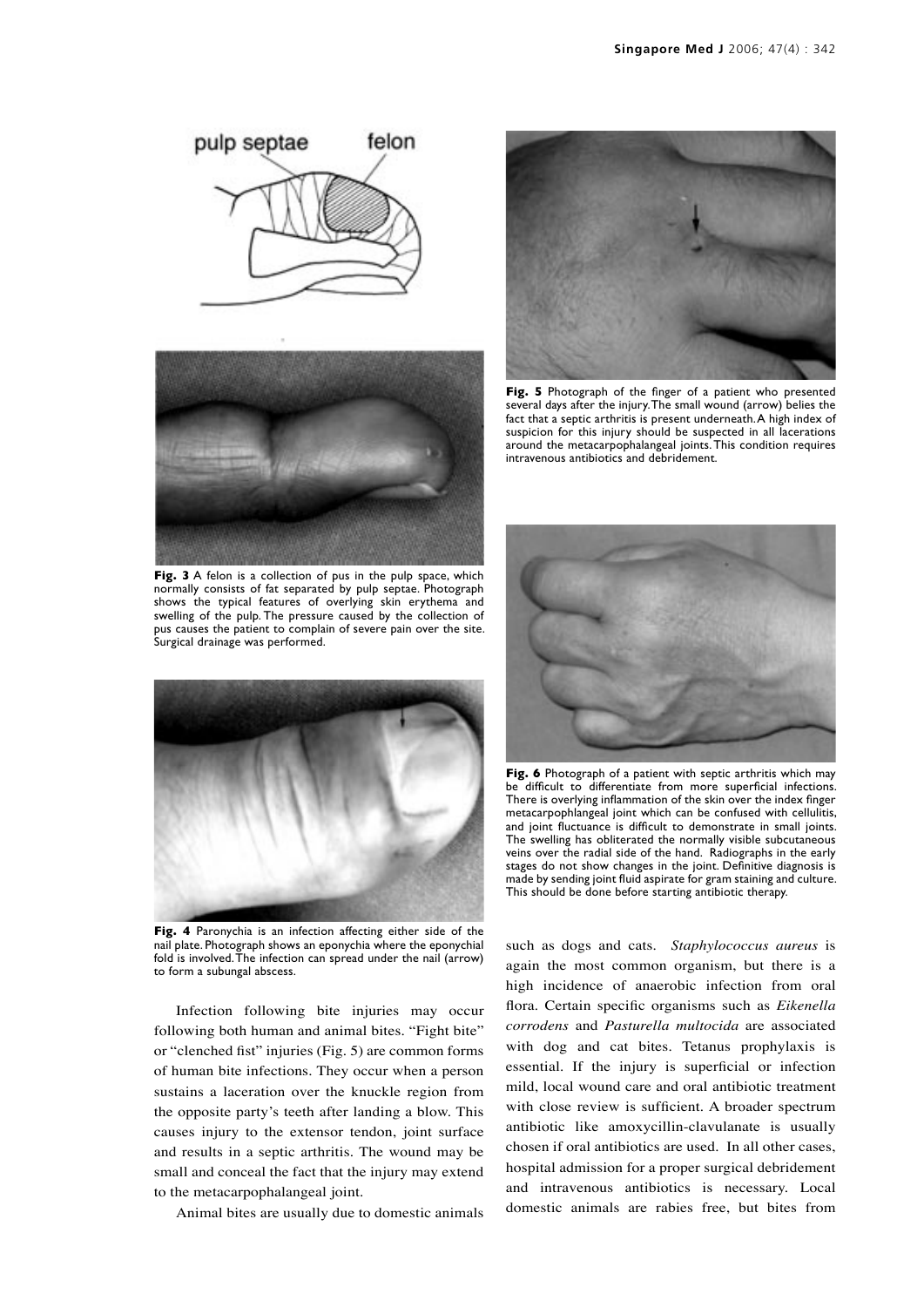wild animals or imported cases will need rabies prophylaxis.

Osteomyelitis and septic arthritis are uncommon in the hand<sup> $(6)$ </sup>. When they do occur, it usually follows infection of adjacent areas. One cause of haematogeneous septic arthritis is gonococcal arthritis. This arthritis may present in multiple joints and is seen more commonly in middle-aged males (Fig. 6).

Pyogenic flexor tenosynovitis has become much less common since the introduction of antibiotics. It is still an important condition, because of the risk of complications and late sequelae (Fig. 7). The usual cause is an injury that has penetrated the flexor tendon sheath. The recognition of the classical quartet of a semi-flexed finger, uniform swelling of the finger, tenderness along the whole length of the tendon sheath, and pain on passive extension of the finger are useful diagnostic clues. In early cases, not all the signs may be present.



**Fig. 7** Iatrogenic tenosynovitis following steroid injections in the hand is an important cause of this infection. This patient presented four days after an injection for trigger thumb. Left photograph shows diffuse swelling of the whole thumb. Drainage revealed a frankly purulent tenosynovitis as shown on the right photograph.



**Fig. 8:** Photograph of a web space abscess shows the typical features of such an infection. There is swelling on both volar and dorsal aspects of the web and the abducted fingers. This developed from an infected callosity.



**Fig. 9** Photograph shows a subepidermal infection which may look intimidating but are in most cases very superficial and the patients are quite well. Simple deroofing of the abscess is all that is required in most cases.



**Fig. 10** Patients with necrotising fasciitis present with rapidlyprogressing symptoms and become very ill. The development of blisters seen over the hand dorsum is a late event in the disease progression. There is usually a large amount of skin loss with necrotising fasciitis which requires skin grafting or even flap coverage.

Webspace abscesses start on the palmar surface from an infected callosity or blister. The associated oedema is most evident on the dorsum of the web because of the laxity of the skin and soft tissues over the dorsum (Fig. 8). This prominent dorsal swelling is also seen in other palmar deep space infections such as those involving the mid-palm and thenar spaces.

Subepidermal abscesses are peculiar to diabetic patients and appear as pus-filled blisters (Fig. 9). The underlying dermis and deeper tissues may or not be involved. This involvement can be ascertained by deroofing and debridement of the blister. Surgical debridement along with the appropriate antibiotics results in rapid resolution of the symptoms.

Necrotising fasciitis is one of the few extremity infections that is both life and limb threatening. It may follow a localised abscess or may occur in cases with no apparent trauma. The diagnosis may be delayed as in early stages, the overlying skin condition may appear deceptively mild. Necrotising fasciitis may be caused by a variety of organisms including betahaemolytic Streptococcus, gram-negative organisms and anaerobes. The infection spreads rapidly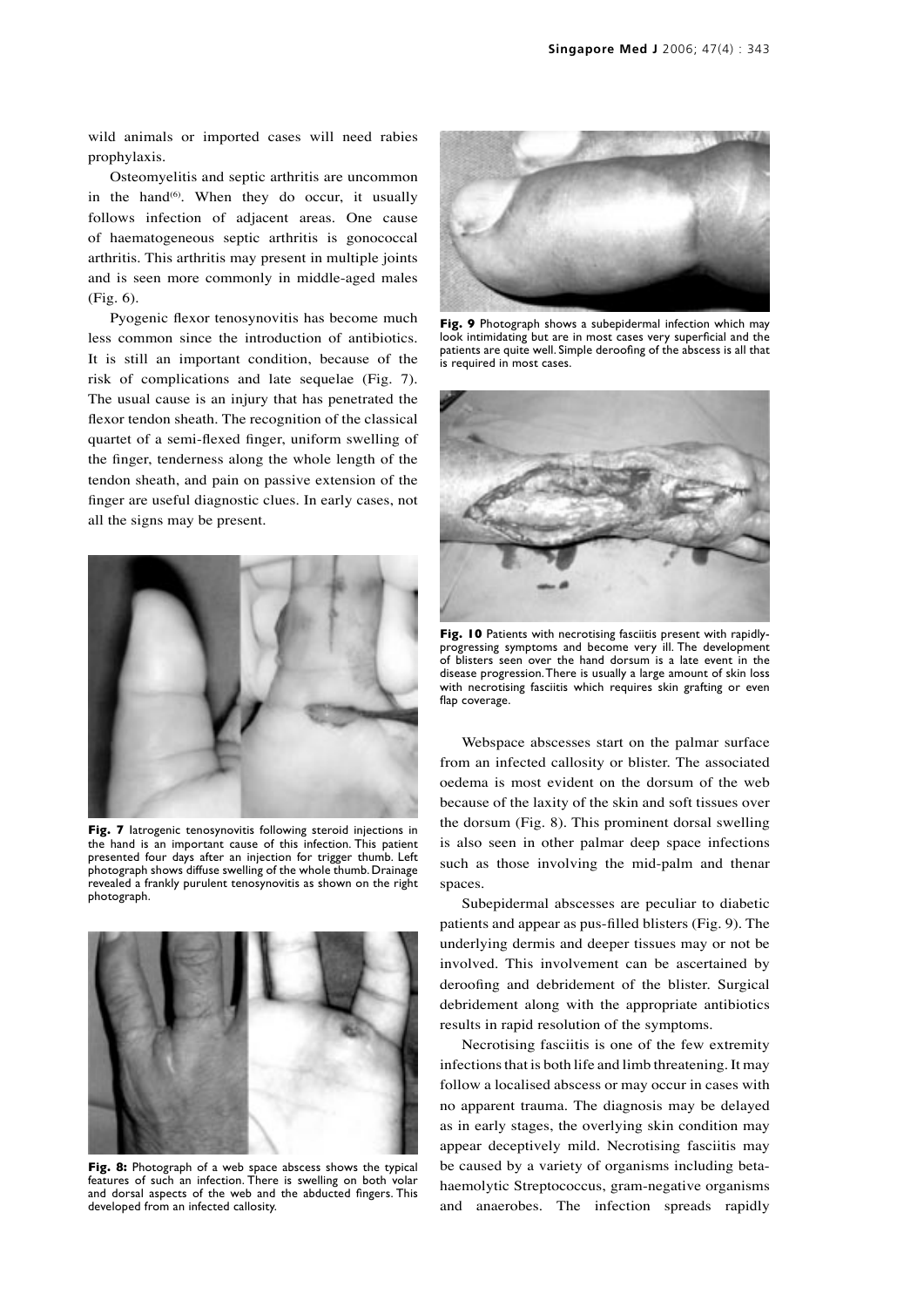

**Fig. 11** Photograph shows the lesions that appeared on the finger of a healthcare worker. Healthcare personnel are particularly at risk for this condition. The lesion is typical of a whitlow with clear vesicles on an erythematous base (arrows). Definitive diagnosis is made with direct fluorescence antibody testing of the vesicular fluid or a Tzanck smear. She was treated successfully with acyclovir, but developed a recurrence a few months later.

through the fascial planes with subsequent vessel thrombosis and micro-abscess formation. Systemic complications such as septic shock and disseminated intravascular coagulation rapidly develop if not treated, and the mortality is significant<sup> $(7, 8)$ </sup>. A rapid progress of an apparent cellulitis or local infection, or a very ill-looking patient should raise the suspicion of this condition. After successful treatment, which involves radical surgical debridement and broadspectrum antibiotic therapy, there is usually a skin defect which needs to be covered (Fig. 10).

#### **PITFALLS IN DIAGNOSIS**

While bacterial infections form a large part of the soft tissue disorders of the hand, it is sometimes easy to mistake other conditions for these infections. One example is the herpetic whitlow, which is caused by the *Herpes simplex I or II* virus (Fig. 11). It is important to distinguish this from bacterial infections as the treatment is symptomatic, and the lesion spontaneously resolves in a few weeks. Antiviral therapy may be used to shorten the course. Surgery is contraindicated as it may cause bacterial superinfection and there is a theoretical risk of viral encephalitis.

Other conditions which may mimic infections include inflammatory arthritides, such as gout and pseudogout which present in a similar manner as septic arthritis. In this situation, a joint fluid analysis can usually differentiate the two. Other conditions that may appear infectious include gouty tophi and pyogenic granuloma.

#### **REFERENCES**

- 1. Stern PJ, Staneck JL, McDonough JJ, et al. Established hand infections: a controlled, prospective study. J Hand Surg [Am] 1983; 8:553-9.
- 2. Hausman MR and Lisser SP. Hand infections. Orthop Clin North Am 1992; 23:171-85.
- 3. Kour AK, Looi KP, Phone MH, et al. Hand infections in patients with diabetes. Clin Orthop Relat Res 1996; 331:238-44.
- 4. Gunther SF and Gunther SB. Diabetic hand infections. Hand Clin 1998; 14:647-56.
- 5. Clark DC. Common acute hand infections. Am Fam Physician 2003; 68:2167-76.
- 6. Murray PM. Septic arthritis of the hand and wrist. Hand Clin 1998; 14:579-87.
- 7. Li YH, Toh CL, Khoo C, et al. Necrotising fasciitis--an old enemy or a new foe. Ann Acad Med Singapore 1997; 26:175-8.
- 8. Gonzalez MH. Necrotizing fasciitis and gangrene of the upper extremity. Hand Clin 1998; 14:635-45.
- Abrams RA, Botte MJ. Hand infections: treatment recommendations for specific types. J Am Acad Orthop Surg 1996; 4:219-30.
- 10. Hasham S, Matteucci P, Stanley PR, et al. Necrotising fasciitis. BMJ 2005; 330:830-3.